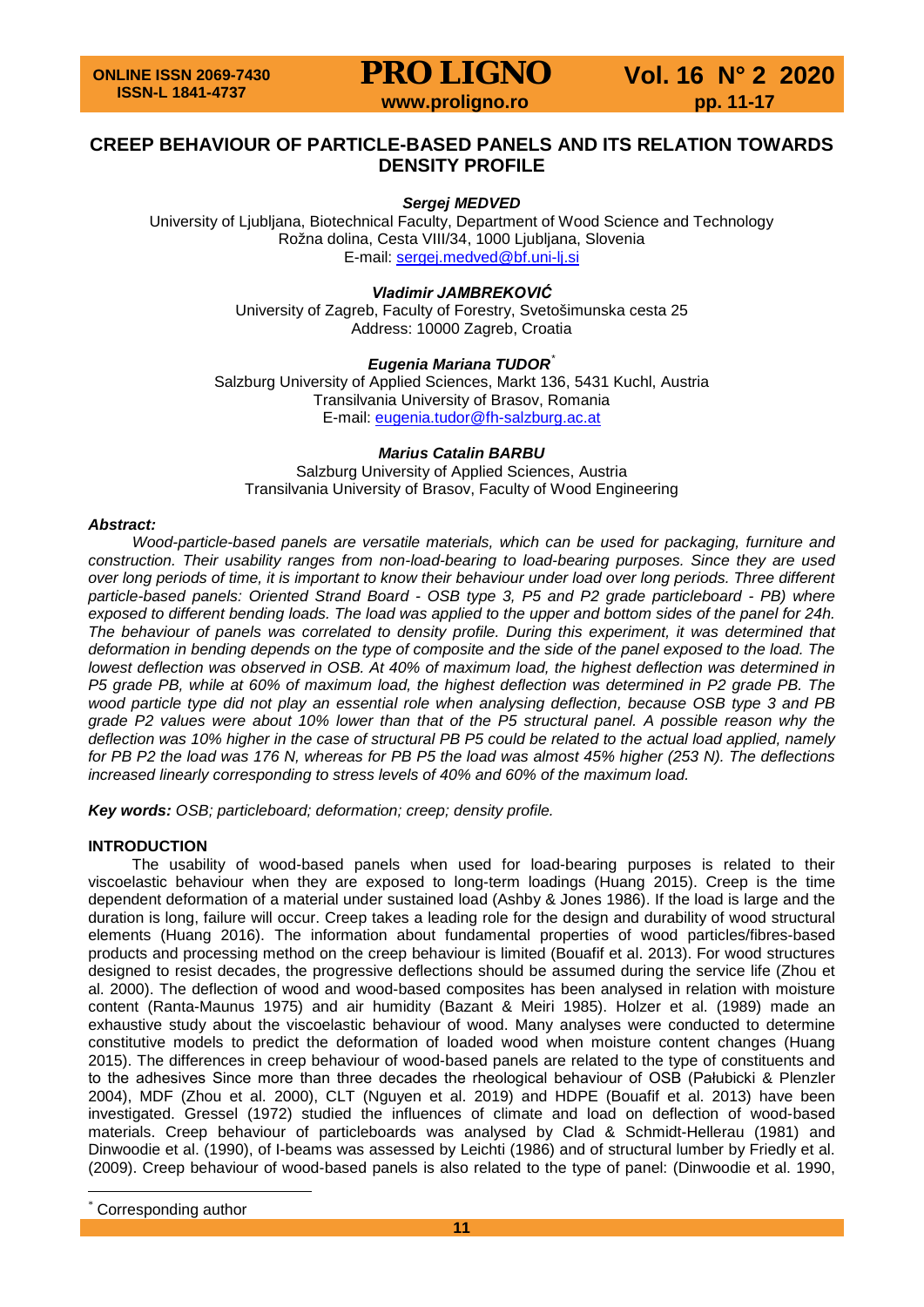## **PRO LIGNO** Vol. 16 N° 2 2020<br>www.proligno.ro pp. 11-17

Niemz et al. 1997, Mundy et al. 1998), density (Pałubicki & Plenzler 2007), sample size (Fan & Enjily 2008), equilibrium moisture content (Pałubicki & Plenzler 2007), level and duration of load (Fan et al. 2009) etc. The acquisition of creep data and its use in analysis, prediction, and estimation are of great importance for material research and characterization.

During production of wood-based panels, some unwanted effects, like settlement of fines to the bottom of the formed mat occur. The settlement of fines leads to uneven density profile, which could have a negative impact on wood-based panel properties and form stability during the whole service life.

The creep test can last up to 72 days (Pałubicki & Plenzler 2007). In this research, short-time fourpoint bending tests for 24 hours were performed, in order to compare the creep behaviour of different particle-based composites, when the load was applied to the top and bottom face of the testing specimen.

## **MATERIALS AND METHODS**

For the purpose of this experiment, three particle-based panels were used (Table1):

- OSB type 3 for load-bearing use in humid conditions (EN300),
- PB type P5 for load bearing use in humid conditions (EN312-5) and

- PB type P2 for general purpose use (furniture) in dry conditions.

|                                                                |                  |                               |                 | Table 1            |  |  |  |  |
|----------------------------------------------------------------|------------------|-------------------------------|-----------------|--------------------|--|--|--|--|
| Characteristics of wood-based panels used in the investigation |                  |                               |                 |                    |  |  |  |  |
|                                                                | <b>Mark</b>      | Type of resin                 | Thickness in mm | Density in $g/cm3$ |  |  |  |  |
| OSB type 3 for load-bearing<br>use in humid conditions         | OSB <sub>3</sub> | Melamine-urea<br>formaldehyde | 17.44 (0.32)    | 0.587(0.51)        |  |  |  |  |
| PB type P5 for load bearing<br>use in humid conditions         | PB <sub>P5</sub> | Melamine-urea<br>formaldehyde | 18.08 (0.28)    | 0.709(0.45)        |  |  |  |  |
| PB type P2 for general<br>purpose use in dry<br>conditions     | PB <sub>P2</sub> | Urea-<br>formaldehyde         | 18.07 (0.36)    | 0.700(0.67)        |  |  |  |  |

Samples (240mm×25mm×18mm) were conditioned at 20°C and 65% relative air humidity until constant mass was achieved. After completed climatization (30 days), 6 test specimens for each face were tested on universal testing machine Zwickl Roell Z 250 (Ulm, Germany), according to combined tests ASTM 04.10 Wood D143-09 for bending strength and EN 1195:1998. The EN 310:1993 describes the method of short-time strength determination in three-point bending test. In this study a four-point bending scheme was chosen, because it ensures constant bending moment and absence of shear between middle bearings (Pałubicki & Plenzler 2007). The density profile was determined with Dense Lab X (Hameln, Germany). The maximum force of loading and the creep behaviour were determined with four-point bending test (it will be referred from now on as bending test). On half of the samples, the load was applied on top, and on the other half – on the bottom face of the sample (Fig. 1). It has to be mentioned that OSB samples were cut out in such manner that the orientation of the strands was parallel to the length of the sample.



*Fig. 1.*

*Testing method for maximum load and creep behaviour (after Huang 2016) (L=240mm).*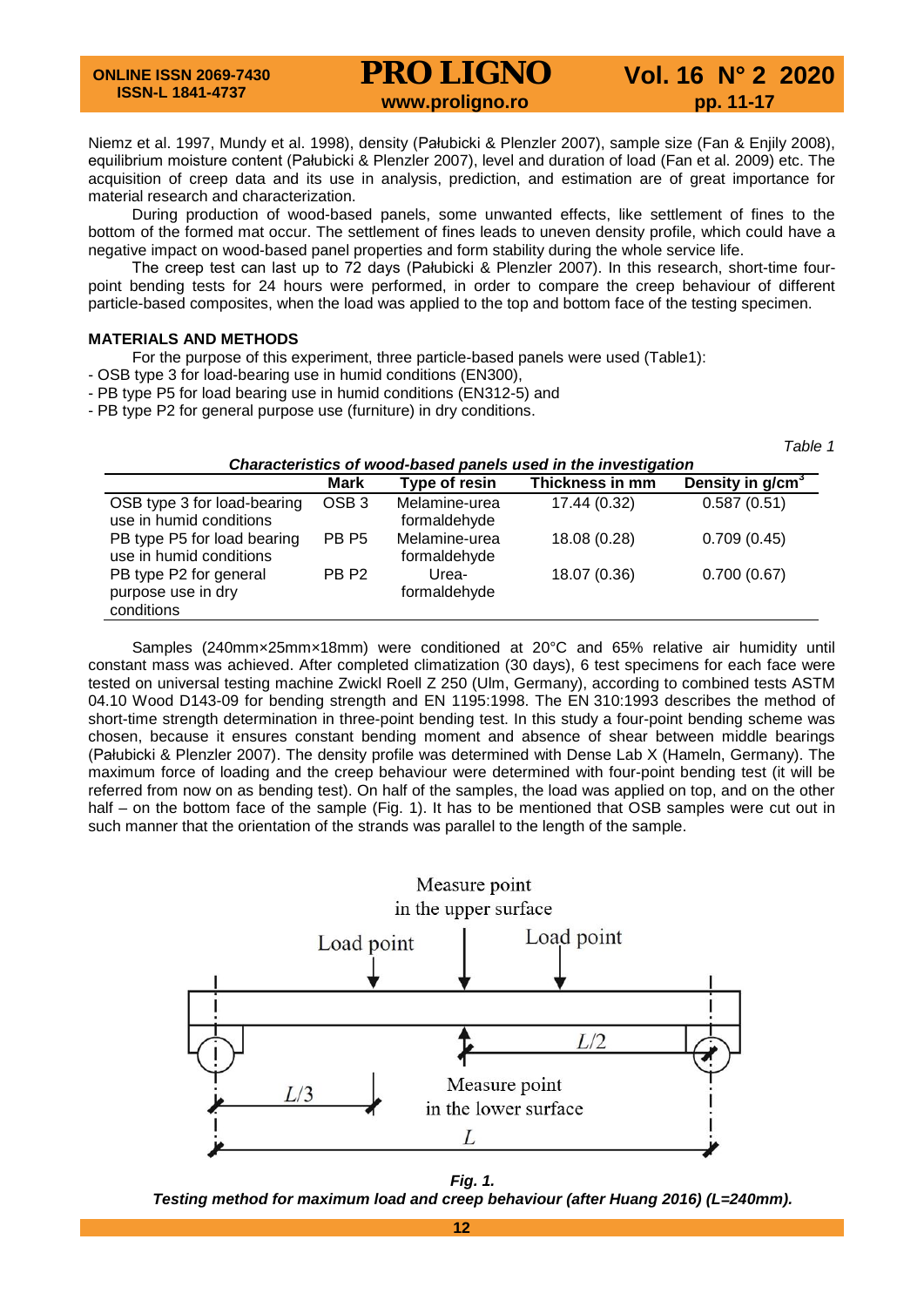#### **ONLINE ISSN 2069-7430 ISSN-L 1841-4737**

## **PRO LIGNO** Vol. 16 N° 2 2020<br>www.proligno.ro pp. 11-17

Creep behaviour was determined at 40% and 60% of the average maximum load determined during the bending strength test. For half of the samples, the load was applied on top, and for the other half – on the bottom face of the panel. The duration of the test was 24 hours. Determined deformations were compared to the density of the top and bottom faces, which was analyzed by means of density profile measurement device with 50x50mm testing samples. The density of the surface layer was calculated as the average of the first and last 2mm of the panel.

## **RESULTS AND DISCUSSION**

The typical density profiles of the panels used in the experiment are shown on Figs 2 to 4.



The density profile of OSB 3 (Fig. 2) shows a minimum density of  $0.5g/cm<sup>3</sup>$  at 8.7mm, in the core of the panel; the densities of the face layers range from 0.6 up to 0.8g/cm<sup>3</sup>. In the case of P5 particleboard (Fig. 3), the minimum density of 0.6g/cm<sup>3</sup> was measured at 8.9mm. The density of the face layers can reach  $0.9q/cm<sup>3</sup>$ . The same trend of density profile showed the P2 particleboard (Fig. 4), with a minimum of 0.6g/cm<sup>3</sup> at 8.9mm and maximum values in the faces of 0.9g/cm<sup>3</sup>.



*Fig. 3. Density profile of PB P2 (top face side is left).*

As results from figures 2 to 4, the highest differences between the top and bottom sides are less evident for OSB, whereas for both types of particleboard, the differences are more pronounced, due to the accumulation of fine-grained wood particles in the bottom layer of PB, that confers a slightly increased density due to agglomeration of ground material. The difference in the densities of the top and bottom 2mm from the surfaces of the panels, as well as the top and bottom halves of the panel are shown in Table 2. The densities of particleboards P2 and P5 are 13% higher than that of OSB.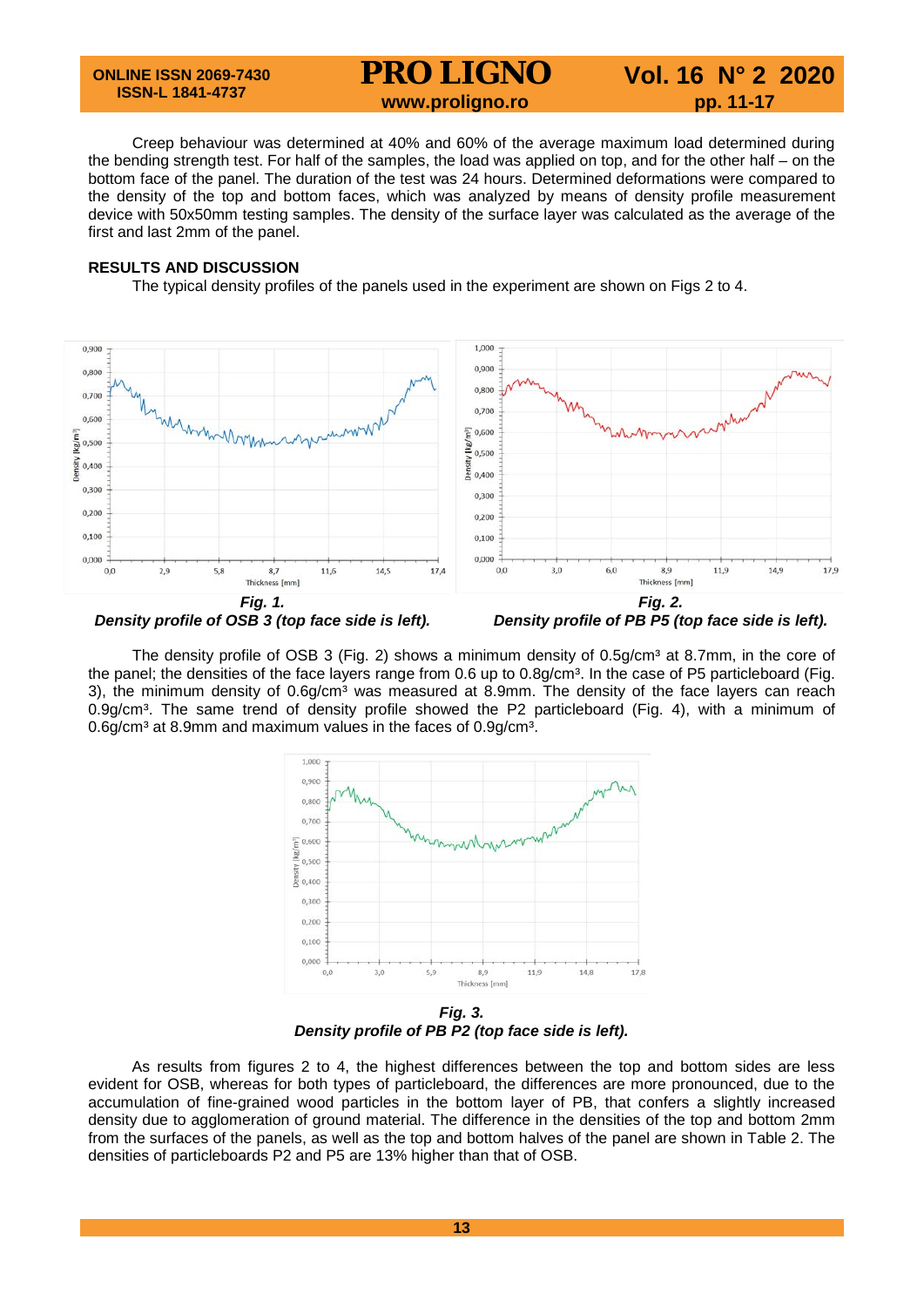# **PRO LIGNO** Vol. 16 N° 2 2020<br>www.proligno.ro pp. 11-17

*Table 2*

*Table 3*

| Differences in top and bottom density (g/cm <sup>3</sup> ) of the OSB and PB (SL=surface layer) |                  |               |                  |          |                    |  |  |
|-------------------------------------------------------------------------------------------------|------------------|---------------|------------------|----------|--------------------|--|--|
|                                                                                                 | <b>Mark</b>      | <b>Top SL</b> | <b>Bottom SL</b> | Top half | <b>Bottom half</b> |  |  |
|                                                                                                 |                  | average       | average          | average  | average            |  |  |
|                                                                                                 |                  | density       | density          | density  | density            |  |  |
| OSB for load-bearing<br>use in humid conditions                                                 | OSB <sub>3</sub> | 0.713         | 0.739            | 0.586    | 0.589              |  |  |
| PB for load bearing use<br>in humid conditions                                                  | PB <sub>P5</sub> | 0.827         | 0.862            | 0.703    | 0.719              |  |  |
| PB for general purpose<br>use in dry conditions                                                 | PB <sub>P2</sub> | 0.826         | 0.866            | 0.693    | 0.709              |  |  |

The bending strength test (Table 3) shows that the value of MOR for P5 is with 17% higher than that of OSB 3 and 31% higher than that of P2.

| Bending strength and deflection at maximum force with regard to panel type |                      |                              |                                           |                                         |  |  |  |
|----------------------------------------------------------------------------|----------------------|------------------------------|-------------------------------------------|-----------------------------------------|--|--|--|
|                                                                            | Mark                 | <b>Maximum</b><br>force in N | <b>Bending</b><br>strength in<br>$N/mm^2$ | Deflection at<br>maximum<br>force in mm |  |  |  |
| OSB for load-bearing use<br>in humid conditions                            | <b>OSB</b><br>3      | 500 (456/543)                | 18.25                                     | 2.72                                    |  |  |  |
| PB for load bearing use<br>in humid conditions                             | РB<br>P <sub>5</sub> | 634 (675/592)                | 21.98                                     | 3.03                                    |  |  |  |
| PB for general purpose<br>use in dry conditions                            | РB<br>P <sub>2</sub> | 439 (448/430)                | 15.12                                     | 2.67                                    |  |  |  |

The numbers in brackets at maximum force represent the maximum force determined when the load was applied to the top face and to the bottom face.

The highest average deflection at of 40% of the maximum load was determined for the PB P5, that should undertake long-term loadings in humid conditions. This property is essential in such applications (Fig. 5).



*Average deflection at at 40% of the maximum load of OSB 3, PB P5 and P2.*

Comparing the average values between P5 and P2 grade particleboards, an interesting behaviour can be observed, namely the deflection was higher for load bearing use in humid conditions panel (PB P5). A possible reason for such behaviour could be related to the actual load applied, namely for PB P2 the load was 176 N, whereas for PB P5 the load was almost 45% higher (253 N). When the load level was 60%, the difference between P2 and P5 grade particleboards was lower (Fig. 6).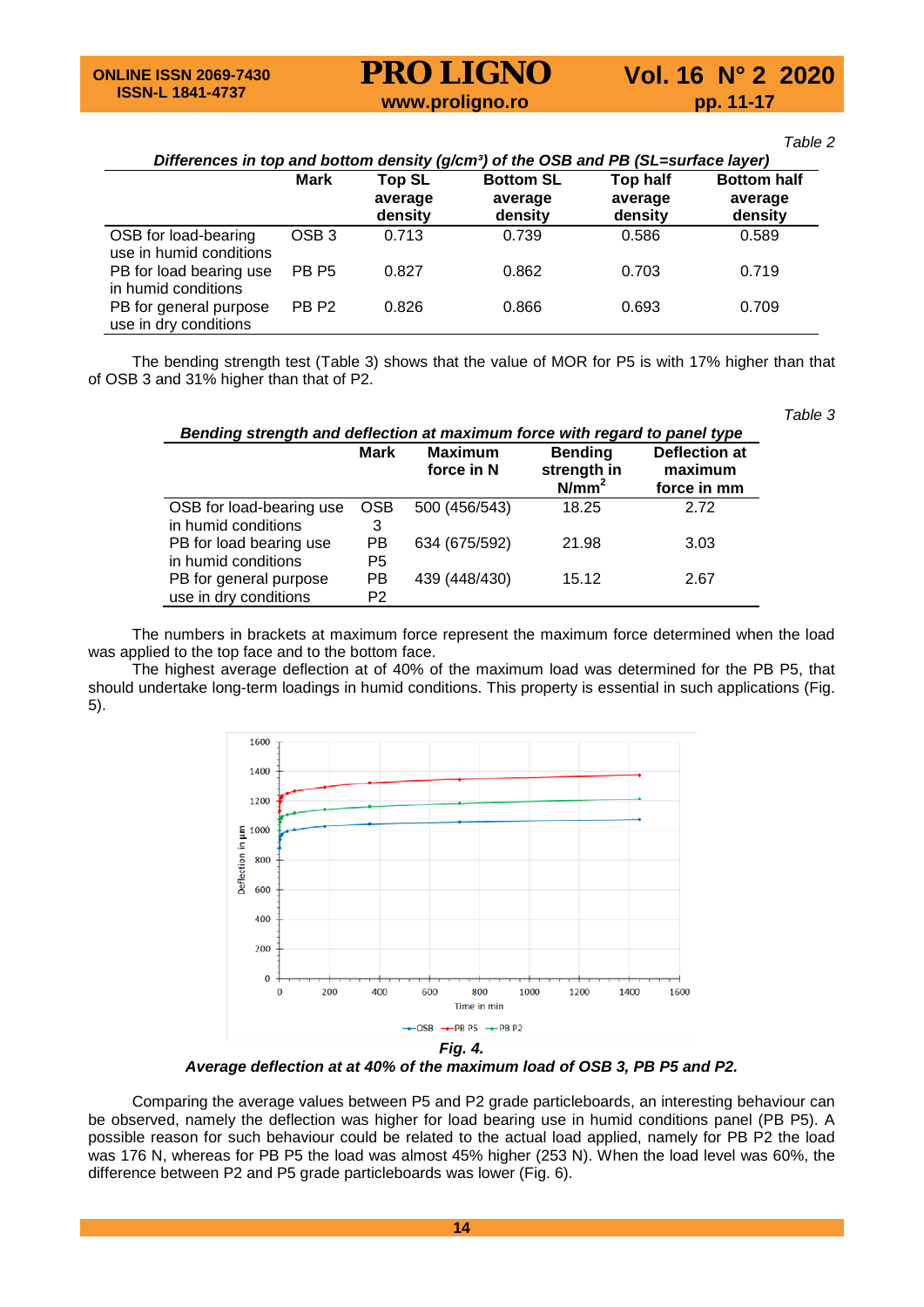

*Fig. 5. Average deflection at 40% of the maximum load of OSB 3, PB P5 and P2.*

At the beginning of the test, the deflection of the PB P5 was higher than that of P2. Under constant load, after 24 hours, the average deflection of P2 increased, recording a value higher with 3% compared to P5.

Deflection of samples at 40% and 60% of the maximum load with regard to the panel and side of the load application is shown in Figs 7 to 9.



*Deflection of OSB 3: (a) at 40% of the maximum load and (b) at 60% of the maximum load.*



*Deflection of PB P5: (a) at 40% of the maximum load and (b) at 60% of the maximum load.*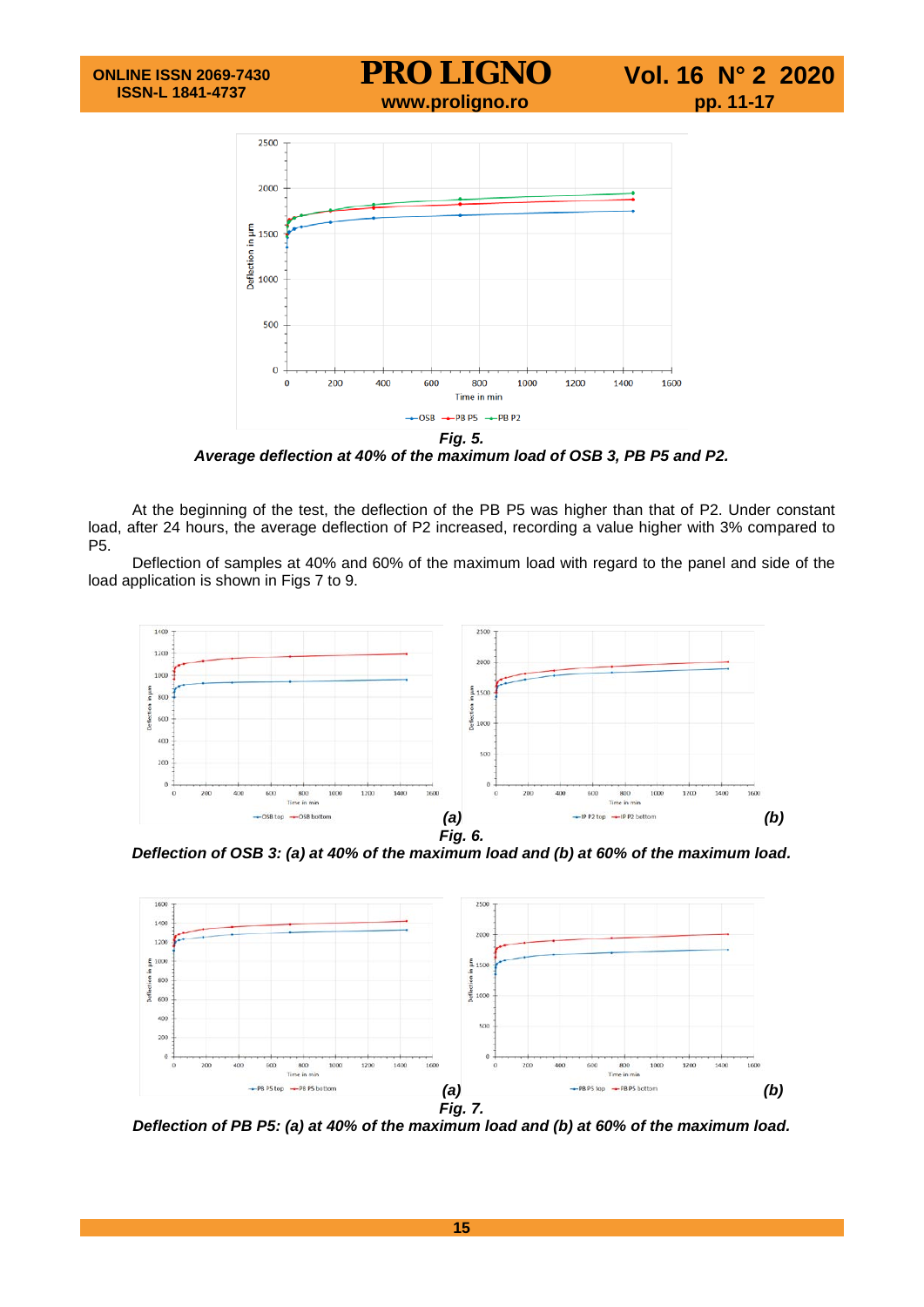

*Deflection of PB P2: (a) at 40% of the maximum load and (b) at 60% of the maximum load.*

Comparing the deflection values with regard to the load application side, density of surface layer and load level, an interesting behaviour can be observed. At 40% of the maximum load, the low deformation was reported when the load was applied on the top panel side, meaning that the denser surface layer was under tension and creating higher resistance against deflection (hence lower deflection). At 60% of the maximum load, a positive effect of the high density of the bottom side can only be observed for particleboards, whereas for OSB, the relation changed. For OSB and a high level of load, the orientation of the strands was more important than the surface layer density, hence lower deflection was observed when the load was applied on the bottom side of the panel.

#### **CONCLUSIONS**

Density and bending strength have a close compatibility with other properties which are of main importance in successful utilization of engineered wood products. The wood particle type did not play an essential role when analysing deflection, because OSB 3 and P2 values were about 10% lower than that of the P5 particleboard.

According to the results obtained in this experiment, it can be concluded that the creep behaviour is related to: the panel type and its application, the load level and the side of the panel to which the load was applied. The deflections increased linearly corresponding to stress levels of 40% and 60% of the maximum load. This behaviour of the selected panels will be completely different when environment conditions of the tests are changed from dry (indoor) to humid (outdoor).

Further investigations with different thicknesses, panel qualities, moisture content and test durations in different climate conditions should be conducted.

#### **ACKNOWLEDGEMENTS**

The authors would like to acknowledge the support of the Slovenian Research Agency in the frame of the Programme p4-0015 "Wood and Ligno-cellulosic Composites" and to Ing. Thomas Wimmer, from Salzburg University of Applied Sciences, Campus Kuchl.

#### **REFERENCES**

Ashby MF, Jones DRH (1986) Kriechen und Kriechbruch. Ingenieurwerkstoffe. Springer, Berlin, Heidelberg.

Bazant ZP, Meiri S (1985) Measurement of compression creep of wood at humidity changes. Wood Sci. Technol., 19(2):179–182.

Bouafif H, Koubaa A, Perré P, Cloutier A (2013) Creep behaviour of HDPE/wood particle composites, Int J Microstructure and Materials Properties, 8(3):225-238.

Clad W, Schmidt-Hellerau C (1981) Zeitstandversuche mit Spanplatten. Teil 1: Ergebnisse von Untersuchungen an industriell hergestellten Spanplatten. Holz als Roh- und Werkstoff, 39:217-222.

Dinwoodie JM, Higgins JA, Paxton BH, Robson DJ (1990) Creep research on particleboard. Holz als Rohund Werkstoff, 48:5-10.

Fan M, Enjily V (2008) Strength and deformation modification factors of wood-based composites for engineering design. The open Construction and Building Technology Journal, 2:224-232

Fan M, Ohlmeyer M, Irle M, Haelvoet W, Athanassiadou E, Rochester I (2009) Performance in use and new products of wood-based composites. Brunell University Press, London, pp. 169-191.